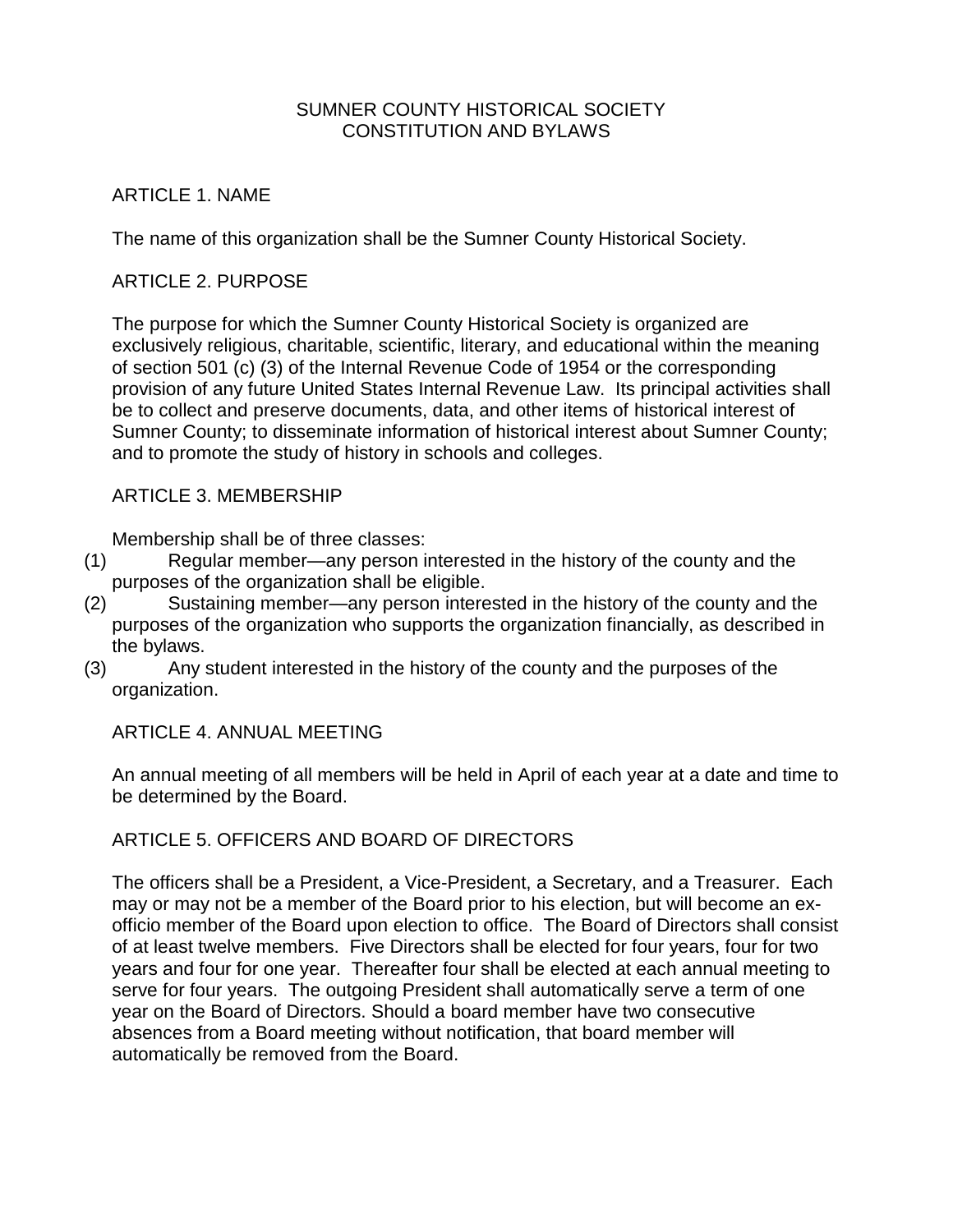# ARTICLE 6. ELECTION OF OFFICERS AND BOARD OF DIRECTORS

All officers and board members shall be elected by a plurality of the members present at the annual meeting of the organization.

Not less than two months prior to the annual meeting, the President shall appoint a nominating committee consisting of three members of the Board. The committee shall prepare a list of nominees for each office and a list of at least four members to be nominated for the Board of Directors. At a subsequent meeting of the Board, the Board shall consider the names presented by the committee and any other names suggested by Board members and select there from one nominee for each of the offices and five nominees to the Board of Directors. A member of the Society not already a member of the Board may be nominated simultaneously to the Board and to an office. Nominations may be made from the floor at the annual meeting.

A member of the Board of Directors may be elected to a second term, but may be elected to a third term only after the lapse of a year.

Officers and members of the Board of Directors shall be installed at the close of the annual meeting at which they are elected and shall serve until their successors have been duly elected and installed. In the event of resignation or incapacity of any officer except the President, the vacancy may be filled by a vote of the Board.

### ARTICLE 7. AMENDMENT

This constitution may be amended at any regular meeting of the organization by a twothirds vote of those voting, providing notice was given to the membership at a previous meeting or by mail. Or, it may be amended by a two-thirds vote at a special meeting called for that purpose, with prior notice given to the membership. All proposed amendments shall be submitted to the President in writing and where appropriate shall be included in the notice to the membership.

### ARTICLE 8. LIMITS OF ACTIVITES

Notwithstanding any other provision of these articles, this organization shall not carry on any other activities not permitted to be carried on by an organization exempt from Federal Income Tax under section 501 ( c ) (3) of the Internal Revenue Code of 1954 or the corresponding provision of any future United States Internal Revenue law.

### ARTICLE 9. DISSOLUTION OF THE SOCIETY

In the event of dissolution, the residual assets of the organization will be turned over to one or more organizations which themselves are exempt as organizations described in sections 501 (c) (3) and 170 (c) (2) of the Internal Revenue Code of 1954 or corresponding sections of any prior or future Internal Revenue Code, or to the Federal, State, or local government for exclusive public purpose.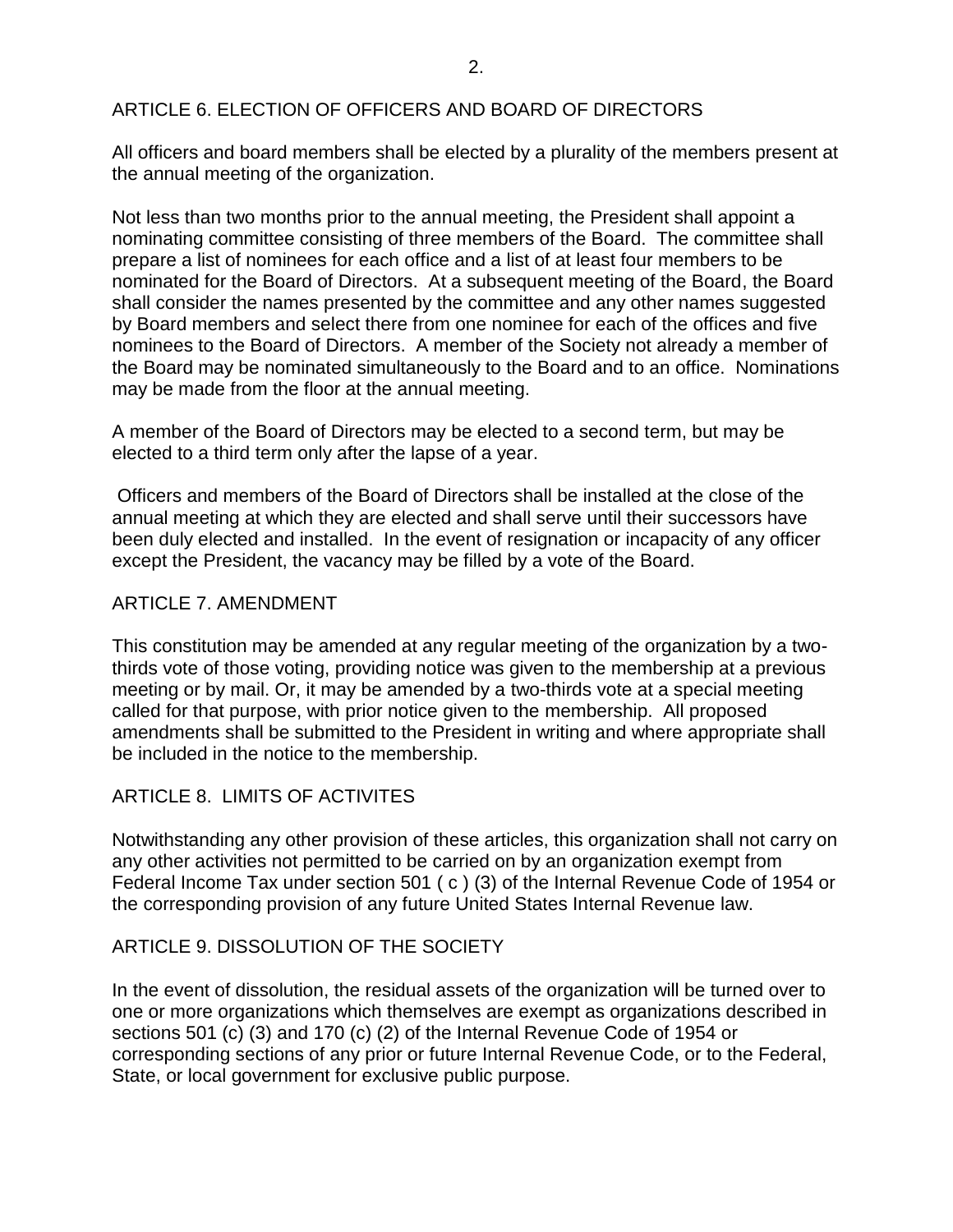#### **BYLAWS**

#### ARTICLE 1. MEMBERSHIP AND DUES

Regular members-- \$20.00 per year; Family members-- \$25.00 per year; Student members--\$10.00 per year.

Annual dues shall be payable in advance of the annual meeting, and members in arrears for more than six months after payment is due will be considered inactive and will be dropped from active membership.

Members in both categories are invited to make monetary gifts to the society to enable it to achieve the various objectives set forth in the constitution.

#### ARTICLE 2. SCHEDULE AND QUORUM FOR MEETINGS

The annual meeting shall be held in April of each year at such date, time and place as the Board may determine.

There shall be a fall meeting with fellowship and program.

Special meetings of the Society and /or the Board of Directors may be called by the President or upon the written request of eight members of the Board.

A meeting of the Board of Directors shall be held at least two months prior to the annual meeting of the Society to receive the report of the nominating committee, to present a slate of nominees for the various offices and the Board of Directors, and to transact such other business as may be at hand.

One-third of the members shall constitute a quorum at any meeting of the Society; a majority of the Board of Directors shall constitute a quorum at any meeting of the Board of Directors.

### ARTICLE 3. DUTIES OF OFFICERS AND BOARD

The President shall preside at all meetings, act as chairman at the meetings of the Board of Directors, appoint committees, be an ex-officio member of all committees, and perform such duties as usually pertain to such office.

In the absence, incapacity or resignation of the President, the Vice=President will perform the duties of the President.

The Secretary shall keep the records of the Society, keep the minutes of Society and Board meetings, maintain a list of Society members, send notice of meetings to be held, perform the duties usual in this office, and render an annual report.